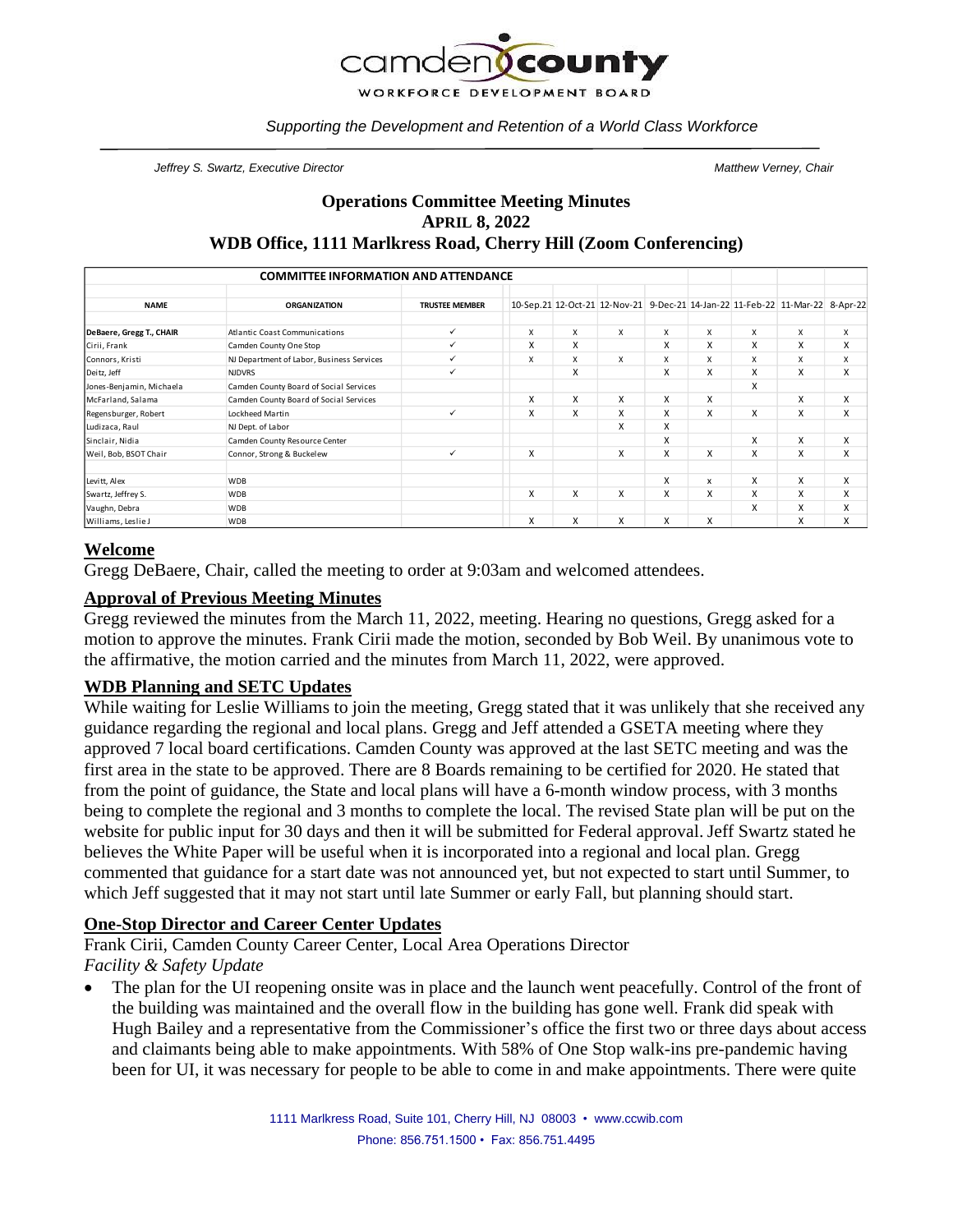| Date | <b>Scheduled Appointments</b>    | <b>UI Staff onsite</b>                                      |
|------|----------------------------------|-------------------------------------------------------------|
| 3/28 | 21                               | • 5 <i>UI</i> agents, plus 2 volunteers for scheduling      |
| 3/29 | 41                               | assistance                                                  |
| 3/30 | 35                               | $\bullet$ 4/4 - UI Staff call-offs (caused extended hour of |
| 3/31 | 50                               | service to 5:30pm for staff and security)                   |
| 4/1  | 116                              |                                                             |
| 4/4  | 150                              |                                                             |
| 4/5  | 90                               |                                                             |
| 4/6  | 63                               |                                                             |
| 4/7  | 62                               |                                                             |
| 4/8  | 54                               |                                                             |
|      | <b>682 Serviced Appointments</b> |                                                             |

a few walk-ins the first few days. Two phones to were available to contact UI for additional assistance from a UI agent. The scheduled UI appointments have gone as follows:

# **Camden County Residents Seen by UI** (*without a check-in system*):

Call-offs by several UI agents during Week 2 led to staff and security having to stay on site until 5:30pm.

- $\checkmark$  First Week Avg 41/day
- $\checkmark$  Second Week Avg 78/day
- $\checkmark$  Two Week Avg 68/day

The only people turned away for assistance were walk-ins with ID.me issues. Frank stated that he has expressed his concern with Hugh Bailey that an ID.me liaison needs to be stationed at the One-Stops or at least a means to speak directly with an agent for assistance with the ID.me issues for people who do not have the technology or the technical aptitude to successfully complete what is required. The State plan, which is to move away from in-person services, which is counter to how the One-Stop partners operate.

- The One-Stop lease is a 10-year extension and will be signed.
- There is nothing new to report for Q-Less and Learning Link. Training continues with the sponsored GSETA training, most recently for dealing with difficult customers.
- Learning Link, GED Testing and HiSET is delayed with the mandatory technological requirements of equipment and cameras that must be installed for workstations in the testing areas. Procurement of new hardware has been challenging and County IT is working to meet the deadlines of training and maintaining the security of their systems. The Accounting staff s have been completing mandatory IT security training in the last week. The delay is estimated at 6-8 weeks to announce the testing centers.
- Virtual services are being promoted and have been going well. Counselors have been using Zoom and MS Teams to meet with customers. The hybrid mode of operations using virtual and in-person delivery of services has increased flexibility offering customers options that suit their needs. There has been a noticeable increase of in-person youth visits to the One-Stop, which has been very encouraging.
- IWT There are 2 employers participating and it looks like American Flux will be the first pilot to start with lean manufacturing training of 16 employees at CCC with a \$20k grant. A conglomerate of ShopRite stores is slated to start, and Bancroft is in the que to participate.
- The NJ DOL has approved an exception for the use of up to \$30,000 in allowable expenses for outreach marketing of TANFF/SNAP funding before the end of the year. Frank plans to work with Nidia and meeting with Frank Filipek Jr. with the County, on an outreach plan. His plans include using some of the funding for advertising on PATCO trains using print poster ads with the One-Stop QR code.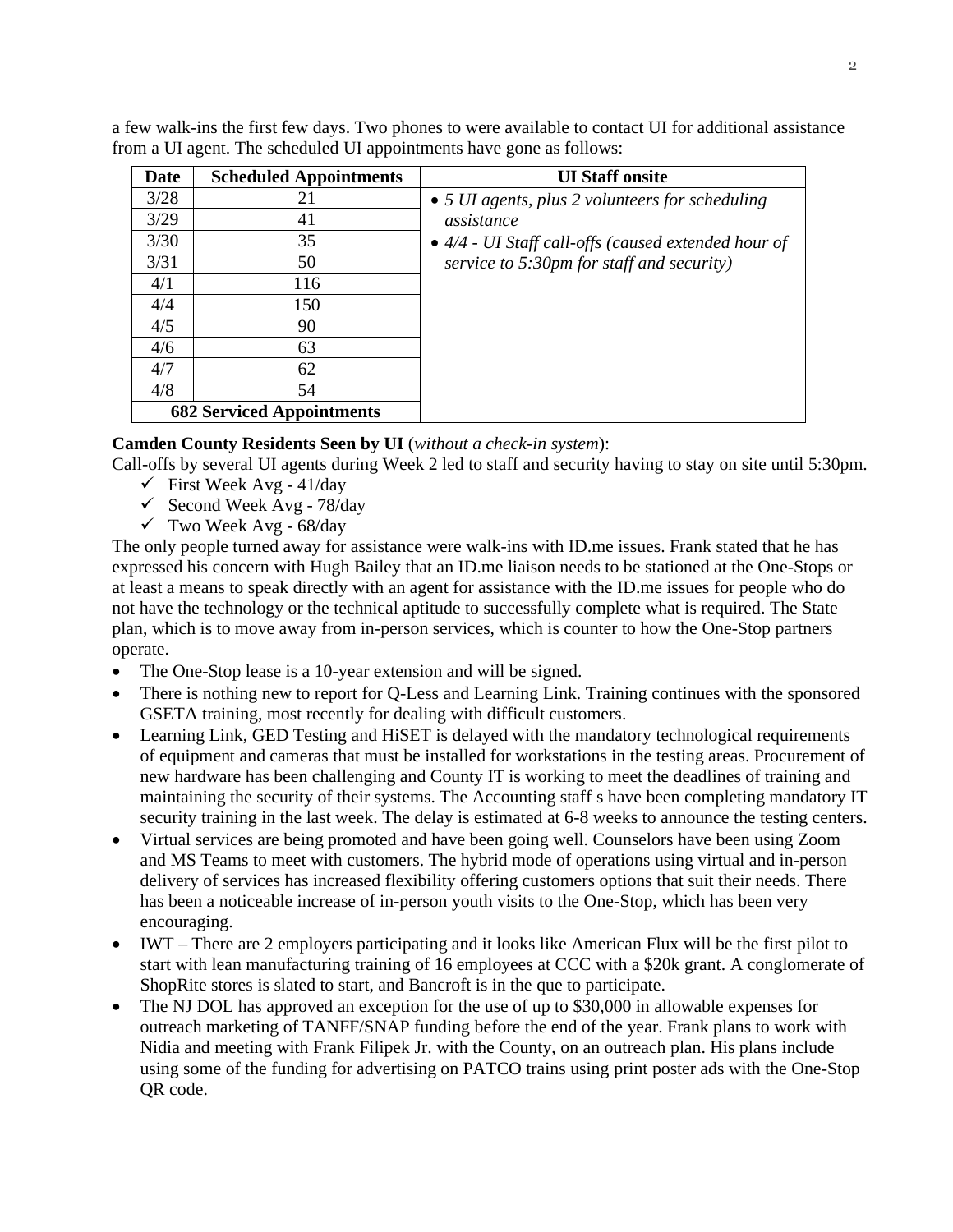- For WorkFirst customers, approved money will be spent on tablets for a Chromebook loaner program. The program will loan Chromebooks for 8 weeks to G-Jobs, TANFF,GA and SNAP customers, and then other people referred by the Board of Social Services. The equipment inventory will be coordinated with selected County libraries for the pilot program and check-outs will be processed at those library desks. Qualified customers will have access to the Chromebooks for resumé creation and job searches, career coaches, e-learning, and access to One-Stop partner services. Frank will follow the model used by Raritan and coordinate with Aaron Cream, Nidia Sinclair, Salama McFarland, and others to get the loaner program running and promoted.
- Replacing Janice Bryant, who is retiring, is challenging as the person selected currently works for the County and their replacement has not been selected.
- Kristi Connors raised the question of resuming the use of shuttle buses for the One-Stop. The fact that foot-traffic has not returned to the pre-pandemic level makes is problematic to justify regular shuttle service. As the numbers increase, the need for shuttle buses will be revisited.
- Nidia and Gregg DeBaere raised the concern for damaged and lost Chromebooks, but Frank added that the DOL stipulates that a police report must be filed if checked out items are not returned. The library is being used because they have been creating small business incubator centers and have systems in place for loaning resources. Insurance for the proposed loaner program equipment can be purchased with leftover TANFF funds so lost/stolen items can be replaced.
- Ken Brahl asked for clarification about Id.me. Frank explained the ID.me process as a system now used to verify identity and prevent identity theft for State and Federal government services and information. The problems related to its use were explained as something difficult for even computer-literate people and impossible for someone who is not technologically literate or without access to a computer. The problem is that one mistake will lock a person out of the system without recourse to speak with a person about the problem.

# **Youth Engagement & Virtual Services Updates**

# **Laurie Maguire**

# 90-Day Plan/Cohort Model

Laurie stated 11 youth came through for orientation. Some MIS staff were assigned to process eligibility with an informal required math assessment. All the pieces have been pulled together for a work experience. Carol thanked Leslie Williams for providing the worksite agreement which served as a template for the cohort. The payment process has been worked out with Rosy Arroyo in place to provide money cards to participants. Employers are in place and ready to sign the worksite agreement. Curriculum for 6 weeks is set. Youth participants will attend their educational components 2 days a week and work 3 days. A plan is being completed for submission to the WIB for approval. Chromebooks for the educational component are a 3 month delay on orders, so options are being explored to resolve that issue. They will be given to the participant as incentive for successful completion of the program. Regarding transportation, bus passes may be provided. One outstanding issue pertains to youth with access to cars, with gas reimbursement being a problem due to the current state of gas prices. Upon Nidia's return, outstanding matters will be addressed. A journal of transfer will be done to Rosy Arroyo's group to fund payment cards, which can be done overnight, so it can quickly move once an MOA is in place. Youth have been coming in sporadically through the registration process. Laurie thanked Jyi for filling multiple required duties and noted that staffing needs would have to be addressed as part of the final plan. She thanked Kristie for her support and assistance with putting a curriculum in place. SkillsUp resources will be used during the period the Chromebooks are on order. Partnering with Camden Works and Camden Dream Center goes to 100% of Jyi's time, coupled with her MIS, Youth and IWT duties, reiterating there will have to be consideration to staffing to work for the cohort, but progress is being made.

• Gregg DeBaere asked about the two service providers who failed to report requested information detailing referral and the names of clients who successfully completed their programs going back to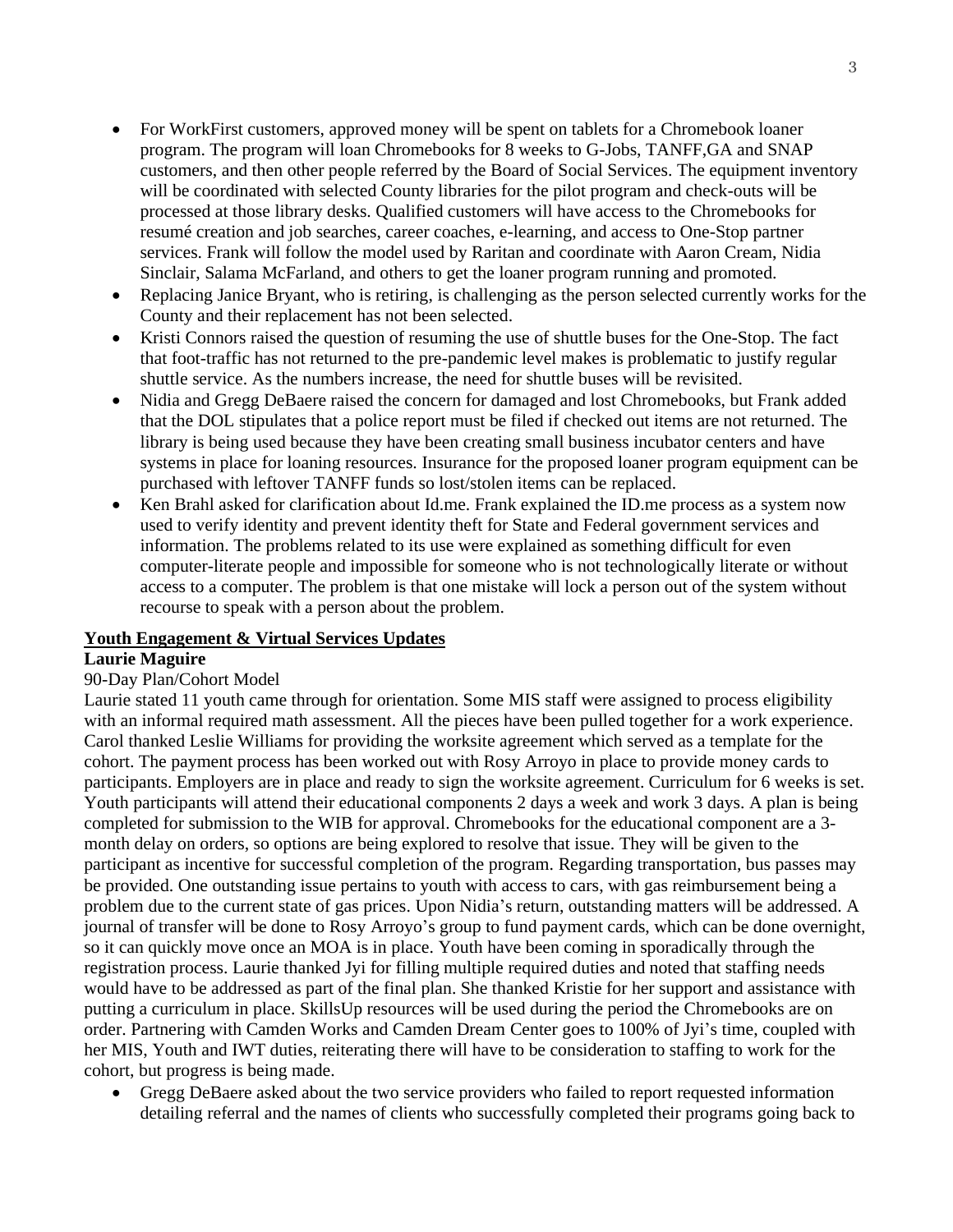July 2021. Laurie stated that the two providers have failed to comply. She stated that RFP's need to be tightened up going forward for cost reimbursement for providers that are awarded contracts.

- Regarding data entry, an attachment feature has been added to OSOS, so all the ISS and follow-ups are being scanned while the data entry is being completed. Laurie stated that MIS staffing needs will need to be considered for data entry going forward because scanning for upload to the State is a temporary fix. The desired and faster method requires acquiring Adobe DC to be able to copy and paste documentation for upload. She said assistance with co-enrollment and credentialling has been helpful but assigning MIS staff to complete the data entry requires an in-depth discussion. Gregg stated that the numbers from last quarter performance matrices reflect the work of co-enrollment and inputting data prior to the end of year clean-up.
- Gregg DeBaere asked if the issue of youth Covid vax cards for employer requirements in finalizing worksite agreements has been resolved. Laurie stated they are waiting for worksite agreement responses from employers for their eligibility requirements of the work experience participants. Collecting vaccination status from participants will likely have to be done at the interview stage.

#### **Summer Youth Employment - Leslie Williams**

- The Summer Youth Employment Program is underway. Leslie William stated the grant award to pay 45 youth in the Summer Youth Employment Program (SYEP) is \$138,600 but another part of the State has extended \$13,500 in funding through WorkFirst New Jersey to October 31. The only requirement is that the One-Stop must provide a budget submission by May  $1<sup>st</sup>$  which shows their plan for the expenditure of the extended funding beyond the money allotted for the SYEP. The WorkFirst funds will cover the additional costs to raise the amount of the participant stipend from \$13.50 to \$15.00 per hour for 23.5 hours of employment during the 7-week work phase of the program. Several schools have been visited to promote the SYEP. Worksite agreements and youth employment applications have been sent out, and the deadline for submission is May  $13<sup>th</sup>$ .
- Two employers in the southern part of the County are on board to provide jobs, but more are needed. Employers will be accepted outside of Camden County, but the participant must be a resident of Camden County. The work-readiness component will be June  $27<sup>th</sup>$  to July 1<sup>st</sup> at Camden County College's Cherry Hill campus, then the work experience runs from July 5th to August 19<sup>th</sup>. SYEP participants are available to work as interns in County offices, and one county agency has agreed to accept one. Leslie stated that if any other county office could use an intern, the stipend would cover the cost.
- Employers and resources will be on hand at the Literacy Committee's Youth Job Fair at the Clementon Borough Fire Hall on Wednesday, May 4 from 3:00pm to 6:00pm. The flyer is completed and ready for approval for distribution. Employers confirmed to participate are Orchards Family Success Center, Clementon Park, Goodwill, Diggerland USA, Big Kahuna's Water Park, The FunPlex, ShopRite, Wawa, and Adventure Aquarium. Resources attending are Truist Bank, Camden County One-Stop, and The WorkGroup. Confirmation from other employers is pending. Atlantic City Electric has been asked to provide a bucket truck. Bob Weil mentioned the Job Fair, scheduled for May 3<sup>rd</sup> at Camden County College. The approved WDB's Youth Job Fair flyer will be shared with Darena Shafer at Camden County College in time for their community career fair on May 3<sup>rd</sup>.

# **Board of Social Services**

#### Salama McFarland, Board of Social Services

# *Administrative Updates, Staff & Training*

Salama reported there has been an increase in walk-in traffic. She stated that Camden County is one of 6 counties implementing changes in certifications. As of April 1<sup>st</sup>, any client who failed to complete the recertification application by the end of their recertification period or failed to submit their interim reporting form by the midway of their recertification period, will have their cases closed out. Previously automatic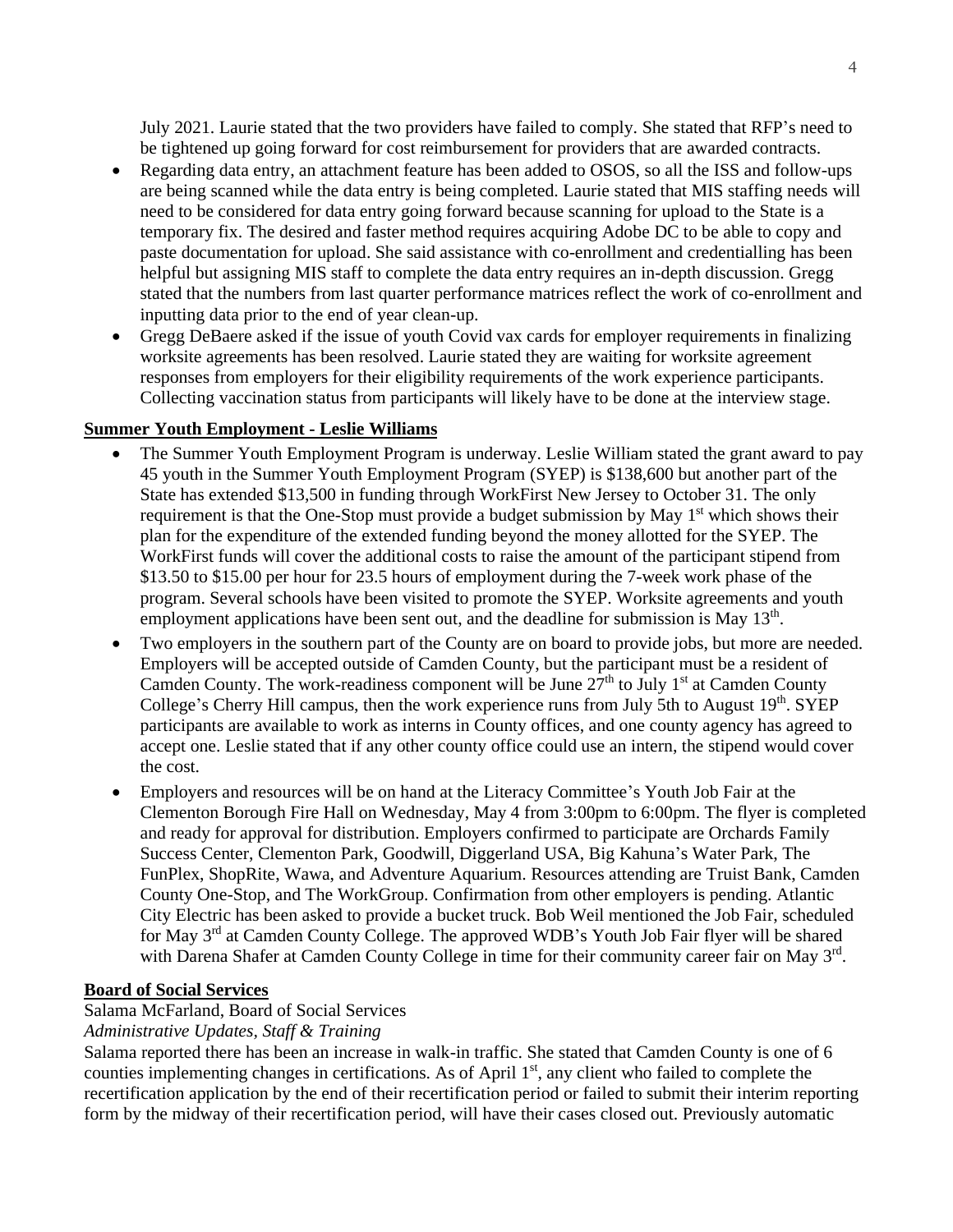extensions will not continue, and negative case actions are now taking place. Another change coming is the maximum SNAP grants, previously allotted because of the pandemic, will also be ending because the supplemental funding authorized by the Federal government is ending. This will mean a significant household allotment decrease, and there will not be any fair hearing recourse because the allotment change is not a negative action. The information will be distributed by the NJ State Department but concerned clients will no doubt be visiting the County offices.

*\*SNAP - Supplemental Nutrition Assistance Program \*GA - General Assistance \*TANF - Temporary Assistance for Needy Families \*E&T - Employment & Training*

### **February**

- Effective February  $1<sup>st</sup>$ , the mandatory work requirement has returned but without sanctions for non-participation and people are being referred for employment. When the sanctions are reinstated, a person who fails to comply with the work requirement will see a reduction or loss of their grant.
- GA 28-day Protocol still on hold. GA clients are currently being treated similarly to TANF clients, where after their case is active and they get placed into a work program.

#### **March**

| New Applications                                                                                               | 1747                                                    |  |                   |  |  |
|----------------------------------------------------------------------------------------------------------------|---------------------------------------------------------|--|-------------------|--|--|
| Total CSA's                                                                                                    | 252<br>94 - GA                                          |  | <b>158 - TANF</b> |  |  |
| CSA is an assessment to determine the type of work activity assigned or deferment from the work<br>requirement |                                                         |  |                   |  |  |
| 95                                                                                                             | Clients were placed in employable activities            |  |                   |  |  |
| 47                                                                                                             | G-Jobs                                                  |  |                   |  |  |
| 23                                                                                                             | <b>CWEP</b>                                             |  |                   |  |  |
| 19                                                                                                             | Employed                                                |  |                   |  |  |
| 121                                                                                                            | Unemployable activities/exemption from work requirement |  |                   |  |  |

# **April (to date)**

For G-Jobs, 79 people were scheduled, of which it has been reported that 15 people showed up, and 7 people remain in the class. *\*In March there was such a high no-show rate that placements continued.*

# **Division of Vocational & Rehabilitation Service Updates**

Jeff Deitz, Manager, Division of Vocational Rehabilitation Services *\*No DVR update for this meeting*

# **Best Practices Documentation - White Paper**

Jeffrey Swartz – Executive Director, Camden County Workforce Development

- Jeff thanked the authors of the White Paper and for giving a great presentation at the Quarterly Board Meeting and spoke of the hard work, creativity and innovation executed by the Camden County partner agencies. He stated that after a few final edits, the document would be ready to post on the website and distribute with respective agencies as previously discussed.
- Bob Regensberger agreed with Jeff and thanked everyone on the team who worked to contribute to the White Paper. He said the combined efforts of considering processes, identifying problems, and working as a team to create resolve them, was a great accomplishment. He stated that the document is a living document that can be updated going forward and affords future opportunities for benchmarking.
- Gregg DeBaere asked if the final edits would be completed and the document uploaded by the next meeting (on May 11<sup>th</sup>), which Jeff said should be no problem. Bob Regensberger mentioned that he thought a signature page to the front should be added bearing the signatory of the person(s) responsible for publishing the document and offered to review the final updates. He also stated that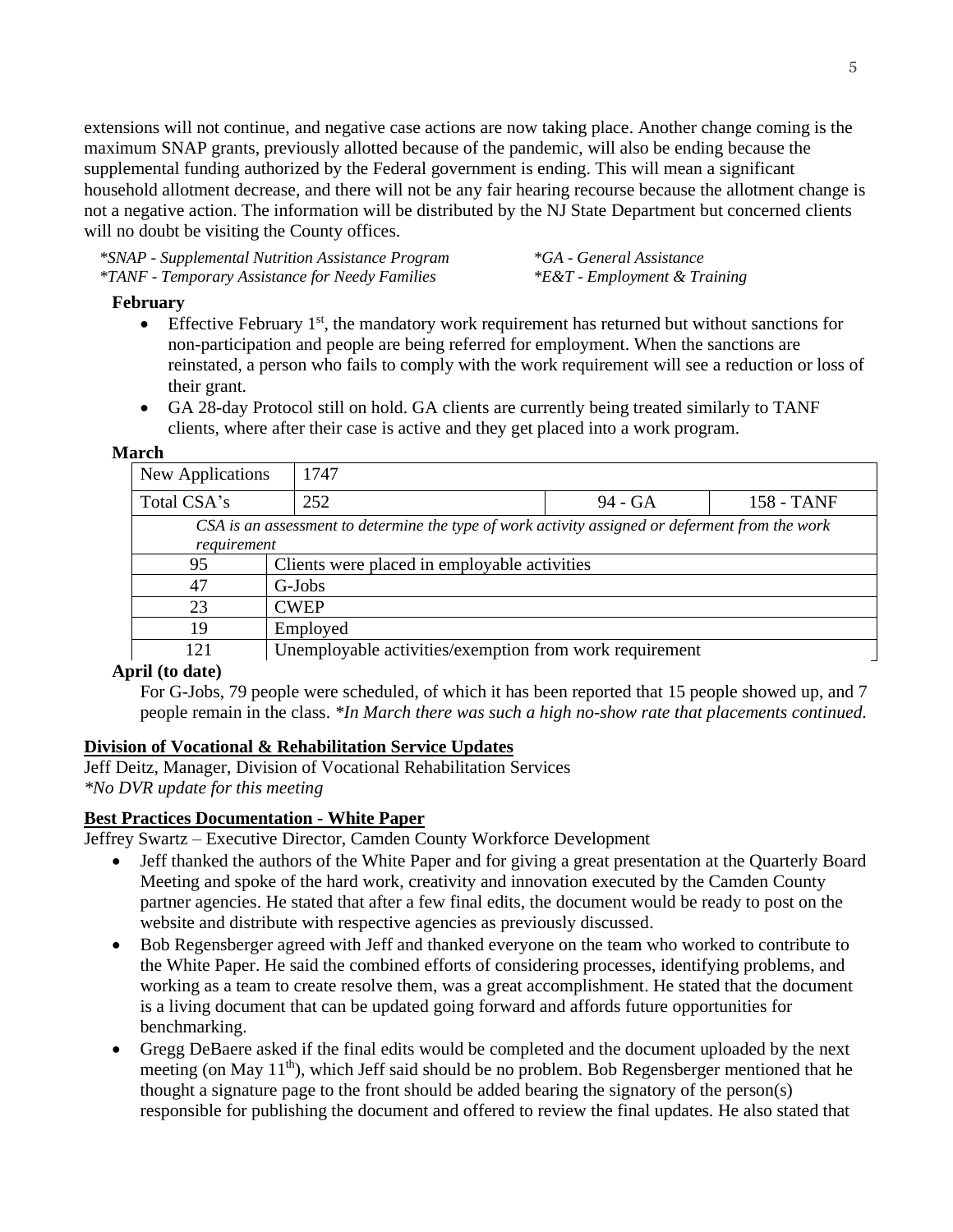the date should be on the front cover. Kristi will add an additional Google link and Gregg stated that the org chart, names of the committee members and the signature page will be added to the final edit which he and Bob will review. Instructions for opening document links in Adobe will be included with the finalized document.

# **Employment Services-LWD Updates**

Kristi Connors, ES Manager, Labor and Workforce Development *Administrative Updates and Staff Training*

- The new Employment Service trainee will be onboarded on April 10th. Vince Piccarelli has been with the PEP Program, has a working relationship with ES and comes with substantial experience serving ex-offenders or justice-involved clients with a particularly good record for placement. Sandy Green continues her training modules for ex-offender training. Sandy and Vince will work in tandem when the Jersey Job Club comes back full-tilt, Sandy will be pulled back and Vince will take over.
- Training Updates 5 sessions of training at GSETA and DOL Institute will start in April and May and Kristi will send 1 or 2 employees to the work-based learning series.
- Kristi had a Teams meeting with Bergen County's Tammy Molinelli, Carol Pollock, Lynda Wolf, a representative from their MIS and ES Manager, Viviana to share the process of customer check-in process that Camden County uses. There is resistance to implementation from the Public Defenders at the location. The Bergen office has two entrances, instead of one like Camden County One-Stop, so the main consideration is buy-in by their partner agencies.
- Gregg asked Frank Cirii if customer check-in could be implemented at Camden County One-Stop on July 1. Kristi mentioned that if One-Stop goes back to Google Doc check-in and go to using MS Bookings, they are both free and would capture zip code information. Frank commented that he was receptive to going back to what was used before Q-Less. Kristi commented that both physical and virtual capture of customer appointments is possible using MS Teams, and the staff is already used to using it, so the resistance to the change would be minimal, if any.
- On Monday 28<sup>th</sup> the Assistant Commissioner showed up at the One-Stop and the Commissioner came in on the  $29<sup>th</sup>$ . He met with the UI front line staff, gave out candy and thanked them for coming in to work. He then photo-bombed Kristi's staff meeting and greeted staff by name.
- G-Jobs The resume process occurs during the customer's second week where the instructor speaks with each customer, then reviews and provides revised, updated resume.
- Kristi has been asked for desk space for 4 OJT writers and another BSR, for a total of 5. There are only 3 vacant spaces and was asked for another person from Central office. She stated the Gloucester County One-Stop has no seats available for DOL staff. She is not sure if the request will go to DVRS or UI. UI Adjudication has not returned yet, but they have hired 10-12 new people, so they are running out of space when they return to the building. Office space is at premium and other local facilities are already to capacity.
- An email is on the Governor's desk to go to a hybrid schedule, but it remains to be seen who will be identified as eligible to work on such a schedule. Kristi feels her staff was successful and could be tracked while they worked from home, so she supports the hybrid schedule.

| <b>Employment Services Outcomes</b>                                                                                                                                                                                                   |              |            |  |  |  |
|---------------------------------------------------------------------------------------------------------------------------------------------------------------------------------------------------------------------------------------|--------------|------------|--|--|--|
|                                                                                                                                                                                                                                       | <b>Month</b> | <b>YTD</b> |  |  |  |
| <b>Year to Date Check in</b>                                                                                                                                                                                                          | 475          | 5322       |  |  |  |
| <b>Provide Outcomes to Virtual Services</b>                                                                                                                                                                                           | 288          | 3766       |  |  |  |
| <b>Referred to Training</b>                                                                                                                                                                                                           | 73           | 925        |  |  |  |
| Referred from Training Counselor (Path to Employment Referrals)                                                                                                                                                                       | 5            | 89         |  |  |  |
| <b>Voluntary Work Campaign</b>                                                                                                                                                                                                        | 5            | 117        |  |  |  |
| *Path to Employment – MIS is starting to send people to the Career Connections Lab. Training participants<br>are given 3 hours to provide their resume for assistance with revisions and update s with newly obtained<br>credentials. |              |            |  |  |  |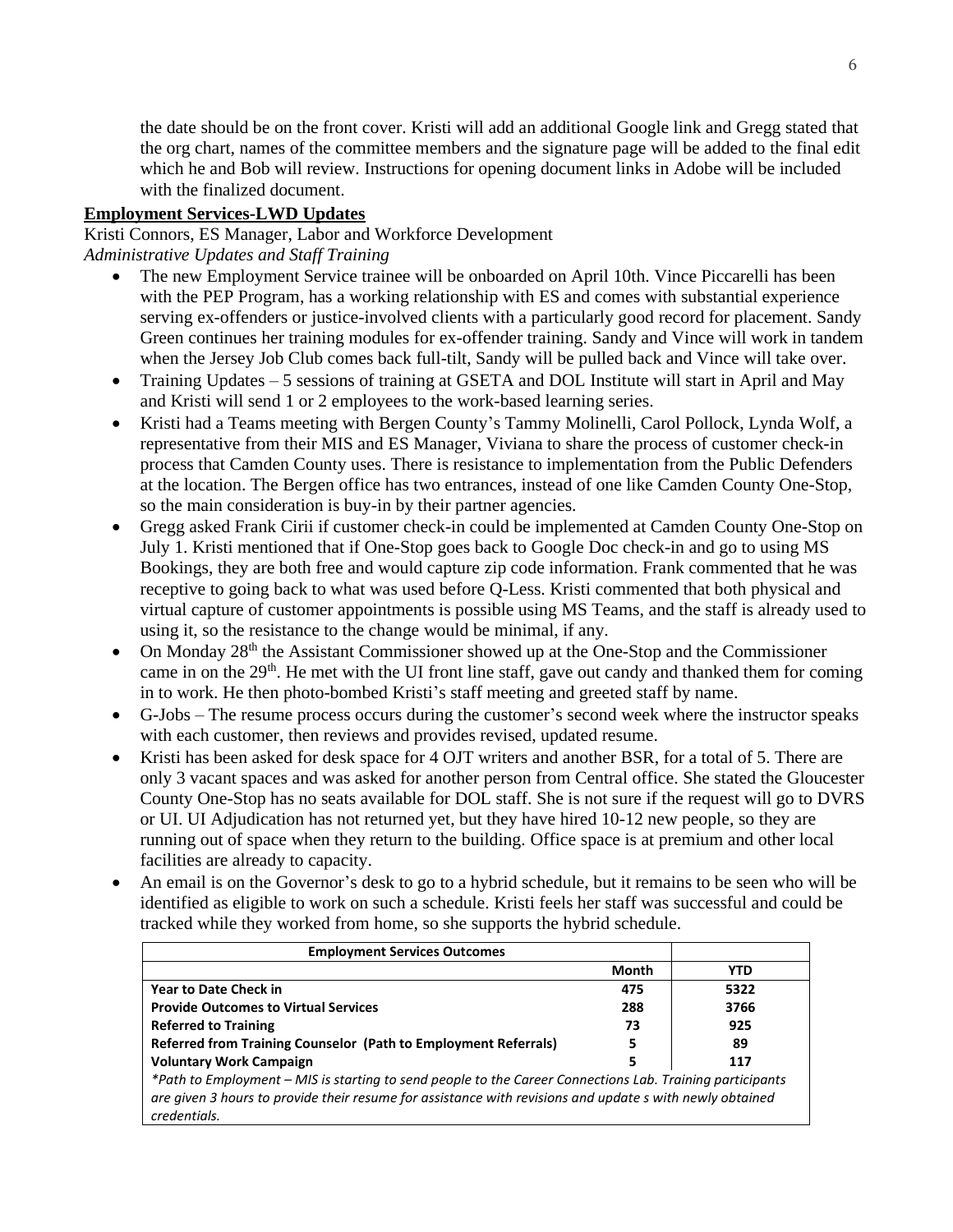# **Regional Updates**

# Jeffrey Swartz, WDB Executive Director *Atlantic City Electric Initiative*

- Classes for the 2022 cohort have started at Camden County College. Of 6 candidates started, 4 passed the CAST Test, but one was math deficient and only 3 people remain in the WISE and GIE program for Camden County. Atlantic County has not started their classes yet.
- The remaining piece of safety equipment for the Line School (Physical Abilities) has finally been delivered and approximately 24 candidates will start the program at the Anthony Canale Training Center in Egg Harbor Township. Jeff is working with Fran Kuhn to plan a press conference and ceremony to launch the start of the first program.
- Bob Weil mentioned that the lower enrollment numbers could mean that the good energy generated manifests good results in unforeseen ways. He stated that the son of one of his coworker's sons enrolled in the program and during the classroom training, he served as a teaching assistant and discovered that he enjoyed his teaching experience so much that it is now making teaching his career. Jeff stated that there have been significant to Atlantic City Electric and in nuclear energy positions in Limerick, PA of people completing the first 2 years of the program and passing the CAST test. The Physical Abilities will start in late April or early May.

# *Camden Works*

- Camden Works is planning to hold a traditional career fair at the Tweeter Center (currently renamed as The Waterfront Music Pavilion) in May.
- For the period ending March 1, 2022, There are a total of 761 people in the database, of which 630 are Camden City residents. Of those residents 392 are viable/ready to get a job, 140 were not interested in getting a job and 71 were referred to other services. Excluding the numbers from the One-Stop, 340 people were placed in employment to date. Through Camden Works, the One-Stop has placed well over 500 people with employment since Camden Works started.

# *SETC and GSETA*

• GSETA held its Board Meeting in April. GSETA will be offering training opportunities that are work-based. A virtual conference will be held in October. A part-time Director is being hired by GSETA. The Middlesex County WIB Director, Kevin Kurdziel, is the current GSETA Director. The Consortium in Industry Partnerships for the southern region will host an event in Atlantic City to promote offshore wind. The event will be held in May to promote the career opportunities in wind energy in the southern part of NJ where turbine and wind farms will be concentrated. Ørsted, a turbine wind power company, SJ Wind, Atlantic City Electric and others will be part of the event.

# **Business Services Update**

Robert Weil, Business Service and Outreach Team Chair

- The BSOT met on March 17<sup>th</sup> and Literacy Committee Vice-Chair, Ken Brahl, attended the meeting and discussed the Literacy Needs Assessment. Ken informed the committee that the report demonstrated that Clementon was shown to have a literacy deficiency and mentioned working to update the report with data from the 2020 Census. Jeff stated that a recently hired intern will be updating the report and upon completion, the information would be shared with other committees.
- Amanda Modale has been assigned to a supervisory role in another area and will be replaced by Jessika Baer.
- Larry Cardwell, Business Development Manager for Pennsauken Township, reported that the company formerly known as Aluminum Shapes is reopening as a new company and currently hiring 75 to 100 people.